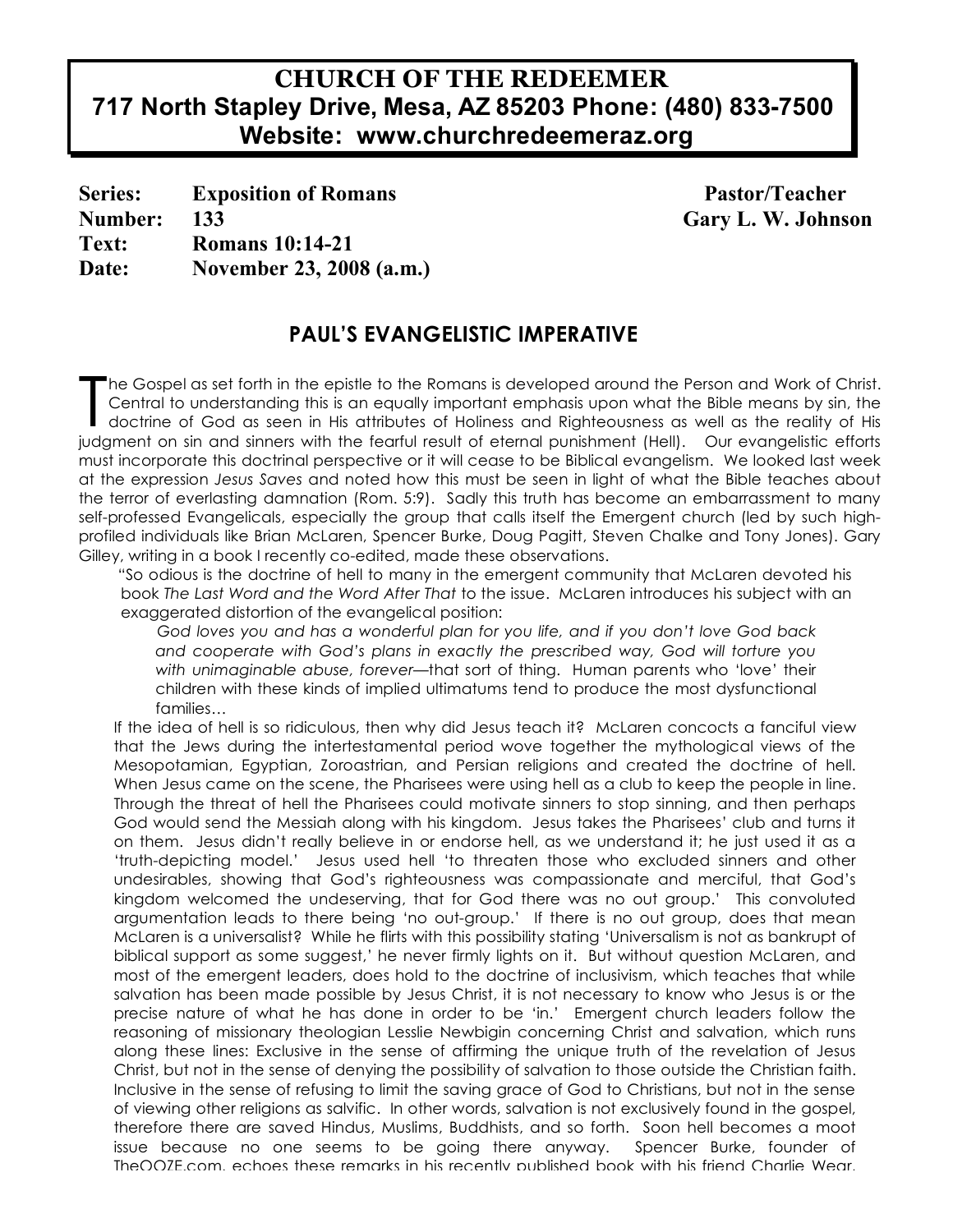Burke states, 'For me, I think that grace says we are in. We are all beloved children of God…you are in…[Jesus] comes and brings life, and everyone gets life…[but] God's love gives us the choice to choose, to opt-out.' The doctrine of hell is determined to a large degree by the all-important understanding of the gospel. The emergent leaders see a wide gate opening to eternal life. 'It bothers me to use *exclusive* and *Jesus* in the same sentence. Everything about Jesus' life and message seemed to be about inclusion, not exclusion,' writes McLaren. He adds later in his discussion, 'Maybe God's plan is an opt-out plan, not an opt-in one. If you want to stay out of the party, you can. But it's hard for me to imagine somebody being more stubbornly ornery than God is gracious.' Burke states, 'I actually think you can become a Christian and never even know who Jesus is….Many of my friends are now out in Muslim countries ministering. In the past we would have said we want people to convert to Christianity. We don't do that anymore. We invite people to follow Jesus. They are not even asking them to leave their Muslim faith, they are asking them to simply follow Jesus.'"1 It is impossible to harmonize this mentality with the Apostle Paul's emphasis in Romans.

## **I. ISRAEL AND THE GOSPEL**

The apostle, in the section of Romans, continues his stress on the responsibility of all humanity to respond to the Apostolic message that centers around the crucified, resurrected and ascended Son of God. Paul has also explained that salvation has been prepared for the elect of God. Here lies the clue to the failure of the nation Israel to be predominant among the elect as in Old Covenant times. Israel assumed that their covenantal status as the people of God guaranteed their relationship with God, but had forgotten that there must be response in personal faith to the invitation to receive the forgiveness of sins and eternal life through the gospel. Paul develops his argument by working his way back in a reverse fashion – going back down a staircase.

| Call upon the name of the Lord SALVATION (13)  |
|------------------------------------------------|
| To call, they must first BELIEVE (14)          |
| To believe, they must first HEAR (14)          |
| To hear, there must be a PREACHER (14)         |
| For a preacher to preach, he must be SENT (15) |
| Those who are sent must GO (15)                |

Each of these steps is presented in the form of a question. Just as Paul's remarks in Romans 3:21-26 constitutes an Apostolic commentary on John 3:16, so here in Romans 10:14-21 provides a lens through which the Apostle gives us an expanded analysis of the Great Commission in Matt. 28:16-20. Paul has just pointed out that the Gospel is universal but it had it's origins with the Jews, i.e., Israel. But Israel did not believe. This was foretold in the Old Testament. Isaiah 53:1 opens with the question, *"Who has believed our message?"* The implication made by the fact of the question is that most have not believed the message of the gospel. He now substantiates his case by appealing to the OT.

- **A. Refutation from the Law** (Rom. 10:19). In the final verses of the chapter, the apostle deals with the remaining excuses to the effect that Israel did not know what was going to happen, if they rejected the message from the Lord. "But I say, is it that Israel has not known?" A question exists over the proper object of the verb know. Is the sense, "Is it that Israel has not known the gospel?" Would it be, "Is it that Israel has not known that there would come a time of rejection because of their unbelief?" Or, "Is it that Israel has not known that the gospel was universal in nature, comprehending Gentiles, too?" The fact that Paul cites Deuteronomy 32:21 leads to the view that the second alternative is correct, although that would involve a universal gospel preaching. The apostle understands the Deuteronomy passage to predict that, since Israel will worship "no-gods," the idols, God will provoke them to jealousy by a "no-people," that is, the Gentiles, who were not the chosen people, as Abraham's descendants were (cf. 11:11, 14). Thus, if they had read Moses correctly, they would have understood their fate, if they rejected the Word of God in Christ.
- **B. Refutation from the Prophets** (Rom. 10:20-21). Isaiah is even bolder than Moses, Paul says, for he frankly predicts that those who did not seek Yahweh as Israel, and did not ask after Him as Israel, will find Yahweh. The text is from Isaiah 65:1 and refers to the Gentiles, rather than the Jews. It is